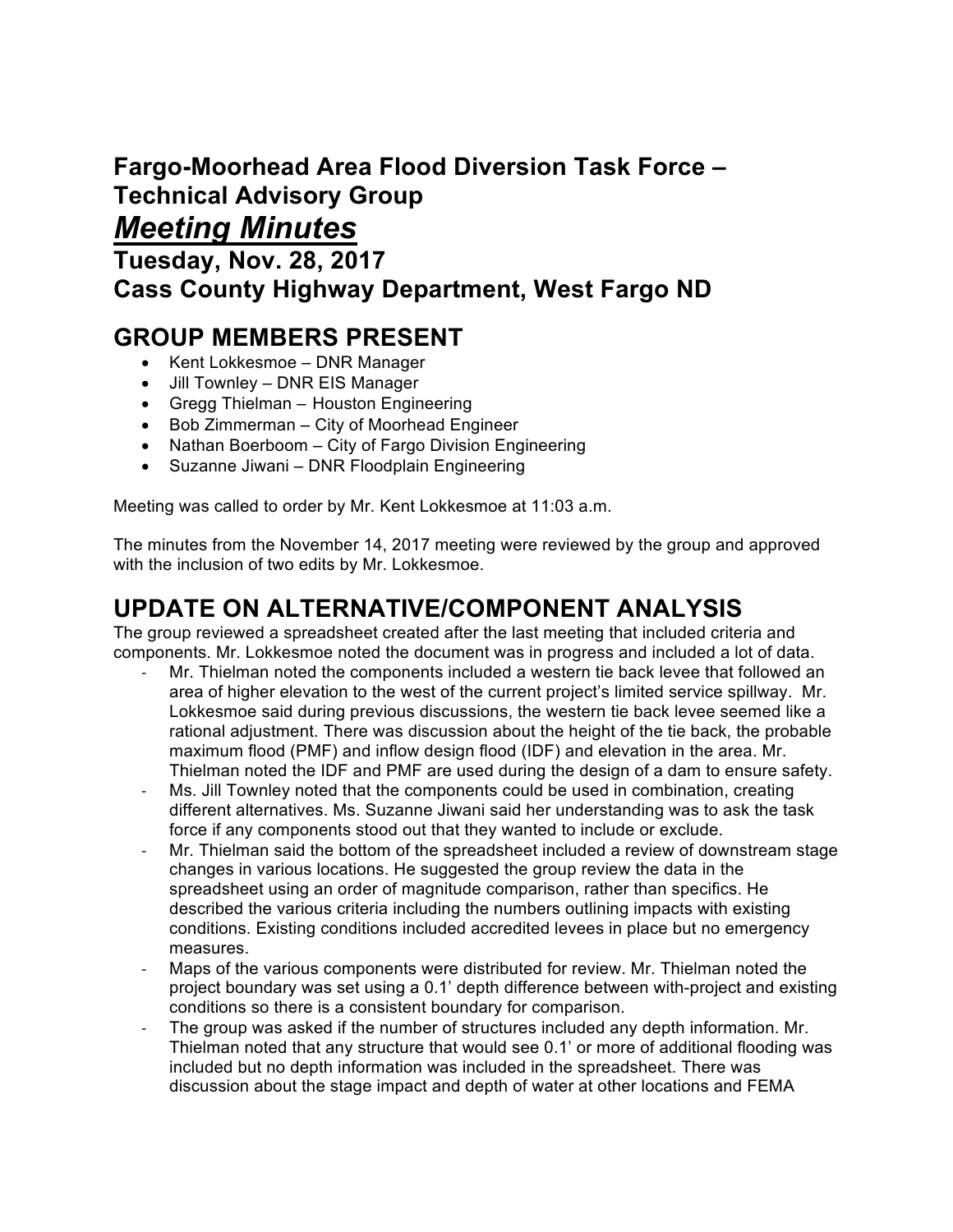standards. Ms. Jiwani noted the DNR requires property rights for areas impacted by more than 0.5' of water.

- The group asked for maps to incorporate different colors to call out changes in impacts between different flows amounts through town. A request was also made to fill out the existing conditions information on the spreadsheet. Creating an additional map that shows the impacts from four different flows through town was suggested. Estimated costs for allowing more flows through town were noted by Mr. Bob Zimmerman and Mr. Nathan Boerboom. Moorhead estimated \$50 Million, \$80 Million and \$100 Million in costs for the respective RS37', RS38', and RS39' flows while Fargo estimated \$100 Million, \$250 Million and \$300 Million. The estimated costs of protection were added later to the PowerPoint presentation. Mr. Boerboom noted the map shown at the first task force meeting showed where gaps in protection exist in the city.
- Ms. Jiwani noted she would be interested in reviewing the analysis by the U.S. Army Corps of Engineers about freeboard, risk and uncertainty. Mr. Zimmerman noted working with FEMA regarding the differences between natural ground and disturbed ground has been a bit of a struggle.
- There was discussion about the flow allowed to pass through aqueduct features as part of the previous plan and components that were identified during the last meeting. Modeling studied passing roughly twice the amount of flow through the Sheyenne and Maple River Aqueducts. In the Maple River below the aqueduct this would require cutting through a ridge to allow water to expand into the floodplain, according to Mr. Thielman. Doubling the flow on the Maple River Aqueduct would allow it to pass 5,000 cfs and the cost would rise to \$140 Million. Making the Sheyenne Aqueduct feature larger would go up to an estimated \$210 Million.

#### **REVIEW OF DRAFT TASK FORCE PRESENTATION**

- The group reviewed the slides that will be presented at the next Task Force meeting. They agreed to take out as many acronyms as possible to make it easier to understand.
- There was discussion about distributive storage. Mr. Lokkesmoe noted that distributive storage can add to the factor of safety, but would not be something that could achieve a base level of required protection.
- A graph was included that showed the number of days the Fargo gauge was higher than a certain stage. Mr. Lokkesmoe asked if the graph had a correlation to the number of days a staging area would be operated, for example, if you use a 37-foot through town stage in Fargo, during the last 116 years the staging area would have operated 28 days. Mr. Thielman said there should be a close correlation between the two.
- There was discussion about constraints and mitigation requirements from downstream impacts from the project. Mr. Lokkesmoe questioned the constraint of a stage levels at Drayton. He questioned what level of impact at the Canadian border was acceptable.
- The group noted that there are numerous combinations of components that could be evaluated. Mr. Zimmerman said some options show a clear point of diminishing returns, but it is for the Task Force to decide what an acceptable level is. Ms. Townley asked if there were any items in the PowerPoint tables that were not critical. The group removed some data, but retained much of the information in the tables for the Task Force members to review.
- There was discussion about the levees only component and the various river stages associated with it. It was noted this component could likely get accreditation from FEMA. The logistics of this option were discussed. Ms. Jiwani noted that to build levees at the right locations, more structures in town would need to be purchased and Corps authorization would go away.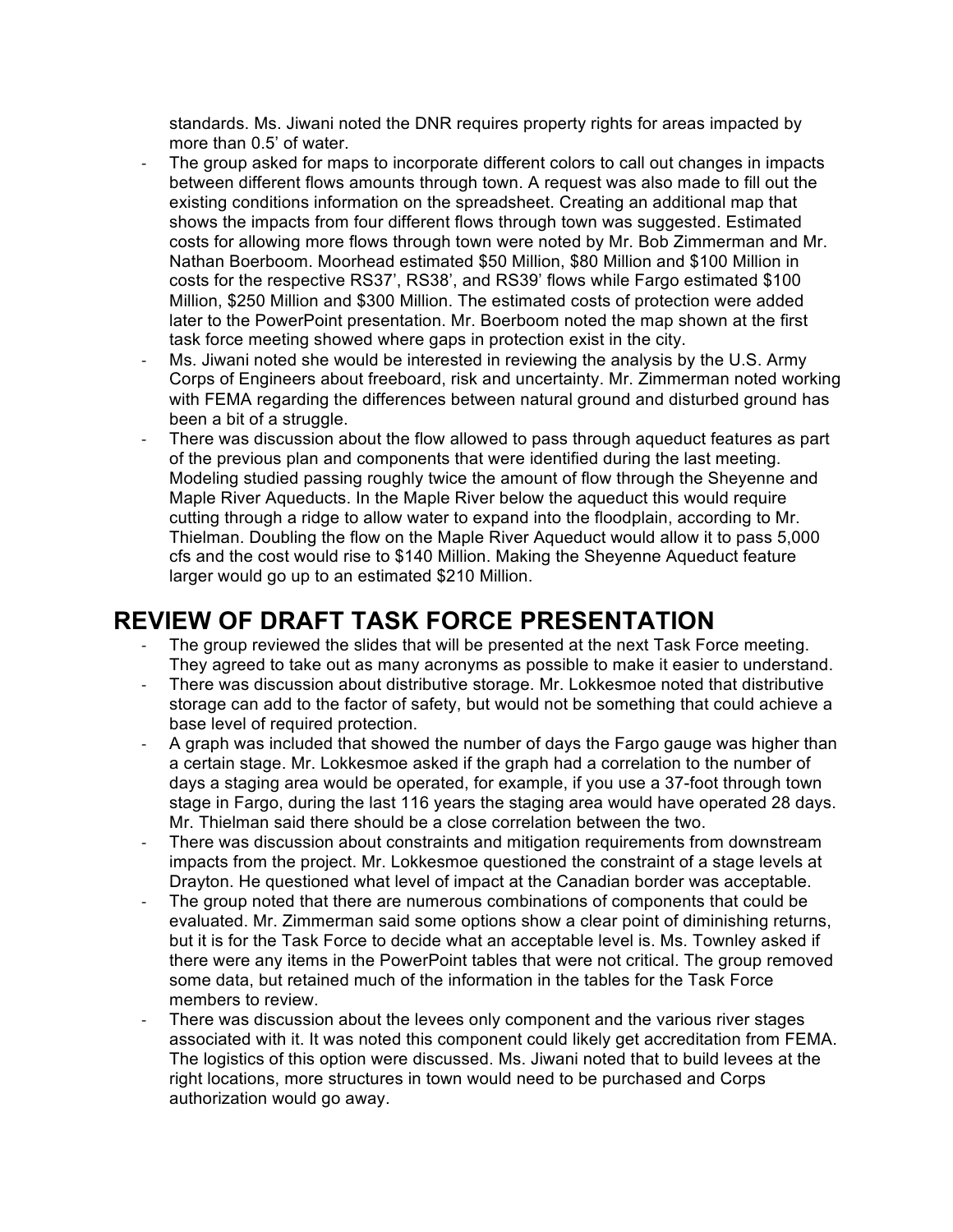- Mr. Thielman noted that they did not run a levees only component with an optimized channel, but it could be done. Ms. Townley suggested task force members could bring various options like this up at their next meeting.
- The group noted the presentation about downstream impacts is more of an operations component.
- The group was asked who would pay for ring levees. Mr. Lokkesmoe said the previous work had been paid for by each community and Fargo and Moorhead have worked together to match elevations. This has avoided a dike war.
- Ms. Jiwani noted that presenters should be able to discuss the component and what is gained, or what issues exist with each. The group discussed the order of the presentation and who would present each slide and what handouts would be given to the task force. Handouts would include a set of the maps discussed at the meeting and a printed version of the PowerPoint slides.
- The group was asked about incorporating development or zoning restrictions as a component. There was also a question about how many combinations of components they could realistically evaluate. The group concluded three was a realistic target. It was also noted that the DNR and the North Dakota State Water Commission should help provide "guiderails" to ensure the combinations being studied would be permittable.

## **SCHEDULE NEXT STESP AND MEETING**

Mr. Lokkesmoe noted that the next meeting would have to be determined after the Task Force meeting on Nov. 29.

The meeting adjourned at 2:56 p.m.

## **MEMBERS OF THE PUBLIC PRESENT**

- Nathan Berseth, Task Force member
- Tim Fox, Task Force member
- Ken Vein, Task Force member
- Bernie Dardis, Task Force member
- Craig Hertsgaard, Task Force member
- Tami Norgard, Task Force member
- Mark Anderson, Task Force member
- Jason Benson, Cass County Engineer and Task Force member
- Randy Gjestvang, ND State Water Commission
- John Paczkowski, Assistant State Engineer ND State Water Commission
- Aaron Carranza, North Dakota Office of the State Engineer
- Levi Bachmeier, North Dakota Governor's Office
- Anna Henderson, Minnesota Governor's Office
- John T. Shockley, Ohnstad Twitchell
- April Walker, A. Walker Consulting
- Jeff Ebsch, Cass County
- Terry Williams, U.S. Army Corps of Engineers
- Dave Overbo, Clay County
- Cash Aaland, Aaland Law Firm
- Trana Rogne, Richland County landowner
- Sen. Larry Luick, ND Legislature
- Michael Redlinger, Assistant City Administrator Fargo